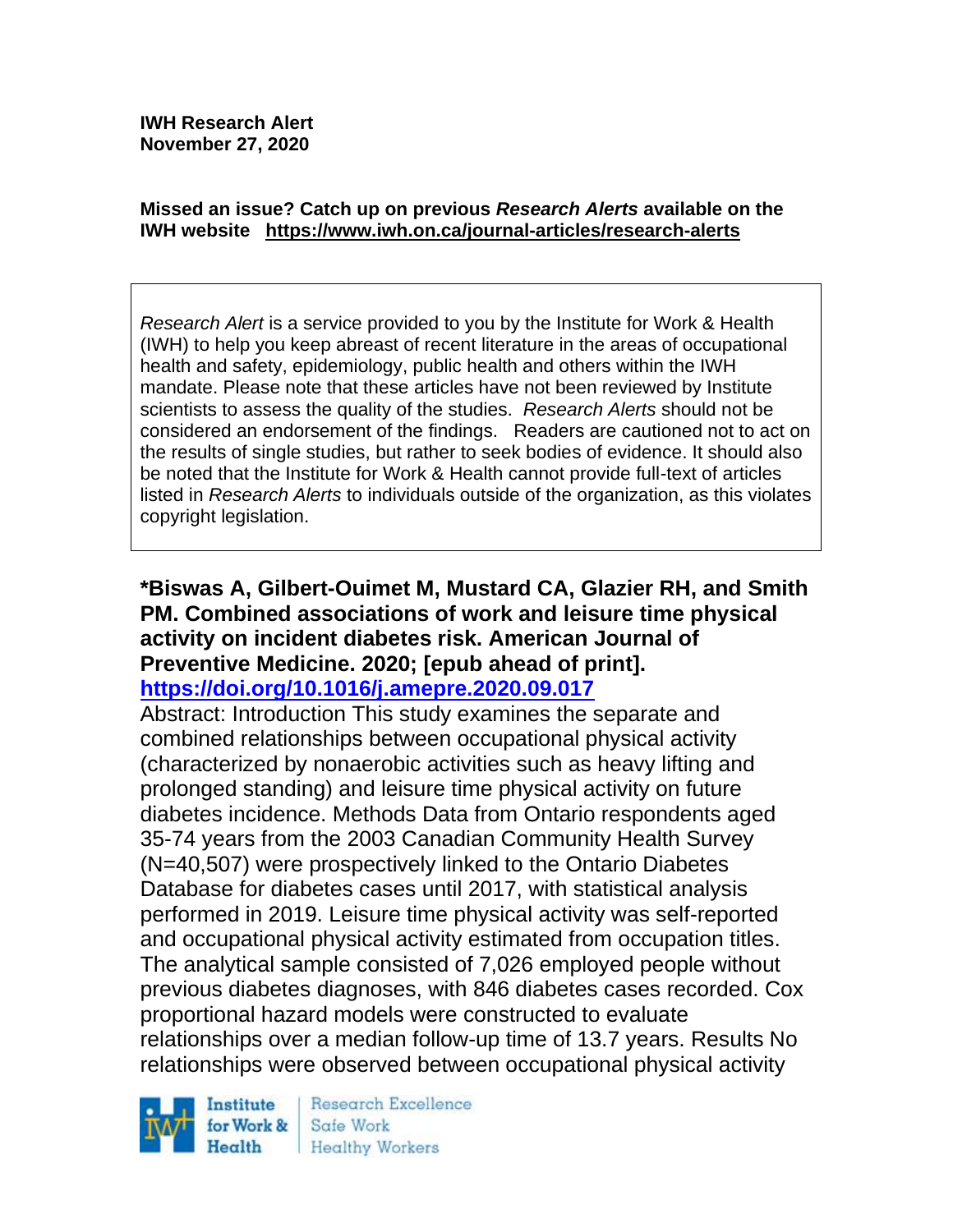and diabetes. High leisure time physical activity was associated with lower diabetes risk for low occupational physical activity and stationary jobs (hazard ratio=0.63, 95% CI=0.47, 0.85). No association was found for high leisure time physical activity on diabetes risk for high occupational physical activity (hazard ratio=1.07, 95% CI=0.73, 1.56) or low occupational physical activity with movement (hazard ratio=0.92, 95% CI=0.55, 1.55). Conclusions This study suggests that physical activity recommendations exclusively recommending increased physical activity may only be effective for the sedentary part of the working population in reducing diabetes risk. Findings await confirmation in comparable prospective studies in other populations

#### **\*Carnide N, Lee H, Frone MR, Furlan AD, and Smith PM. Patterns and correlates of workplace and non-workplace cannabis use among Canadian workers before the legalization of non-medical cannabis. Drug and Alcohol Dependence. 2020; 108386. <https://doi.org/10.1016/j.drugalcdep.2020.108386>**

Abstract: BACKGROUND: Little information exists about cannabis use and its correlates among workers, particularly use before or at work, which may impact occupational safety. This study explores overall and workplace cannabis use patterns before legalization among Canadian workers and estimates the associations of personal and work-related characteristics with workplace and non-workplace cannabis use. METHODS: Cross-sectional data were collected from 1651 Canadian workers in June 2018. The primary outcome was past-year cannabis use pattern: use, including before/at work (pastyear workplace use); use, but not before/at work (past-year nonworkplace use); no past-year use (non-past-year use). The associations of personal (sociodemographic, health) and work-related factors with workplace and non-workplace cannabis use were estimated using multinomial logistic regression. RESULTS: A quarter of respondents reporting past-year cannabis use used cannabis before and/or at work. Respondents reporting workplace use were more likely to report more frequent cannabis use, use for medical or mixed purposes, and high THC cannabis use than workers reporting non-workplace use. Several personal factors were positively associated with workplace and non-workplace use (e.g., younger age, lower education). A safety-sensitive job, drug testing, supervisor

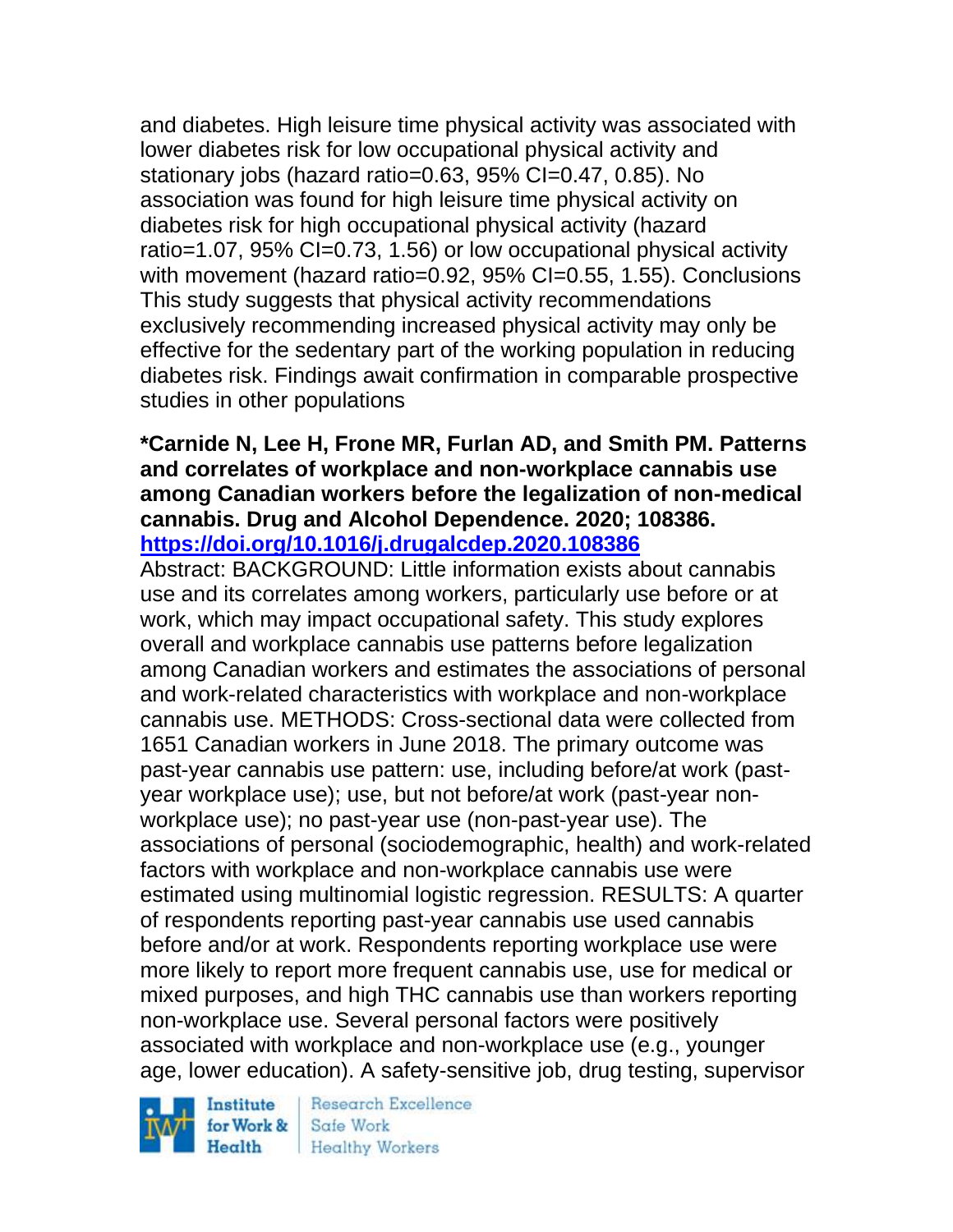role, less job visibility, lower perceived ability of supervisors to identify use/impairment, and less restrictive workplace smoking policies were positively associated with workplace use only. CONCLUSIONS: A non-trivial proportion of workers reported workplace use, but the nature of this use is complex. Work-related factors addressing the likelihood of detection and being in a safety-sensitive job were associated with workplace use. Worker education on lower risk use appears warranted

## **\*Van Eerd D, Moser C, and Saunders R. A research impact model for work and health. American Journal of Industrial Medicine. 2020; [epub ahead of print].**

# **<https://doi.org/10.1002/ajim.23201>**

Abstract: Research organizations, governments and funding agencies are increasingly interested in the impact of research beyond academia. While a growing literature describes research impacts in healthcare and health services, little has focused on occupational health and safety research. This article describes a research impact model that has been in use for over a decade. The model was developed to track and describe the impact of research conducted by a mid-sized institute that focuses on work and health. Model development was informed by existing models, with the goal of contextualizing the institute's case studies describing three types of research impact: evidence of the diffusion of research; evidence of research informing decision-making; and evidence of societal impact. A logic model describes research actions and outcomes, as well as key audiences and knowledge transfer approaches. A unique element is its indication of the level of difficulty in determining types of impact. The model compares well with current research impact models developed or used in healthcare and health services research, and it has been useful in guiding a mid-sized research organization's process for tracking and describing the impact of its research. It may be useful to other small and mid-sized research organizations that focus on workplace health and safety

**\*Jetha A, Gignac MAM, Ibrahim S, and Martin Ginis KA. Disability and sex/gender intersections in unmet workplace support needs: findings from a large Canadian survey of workers. American Journal of Industrial Medicine. 2020; [epub ahead of** 

Institute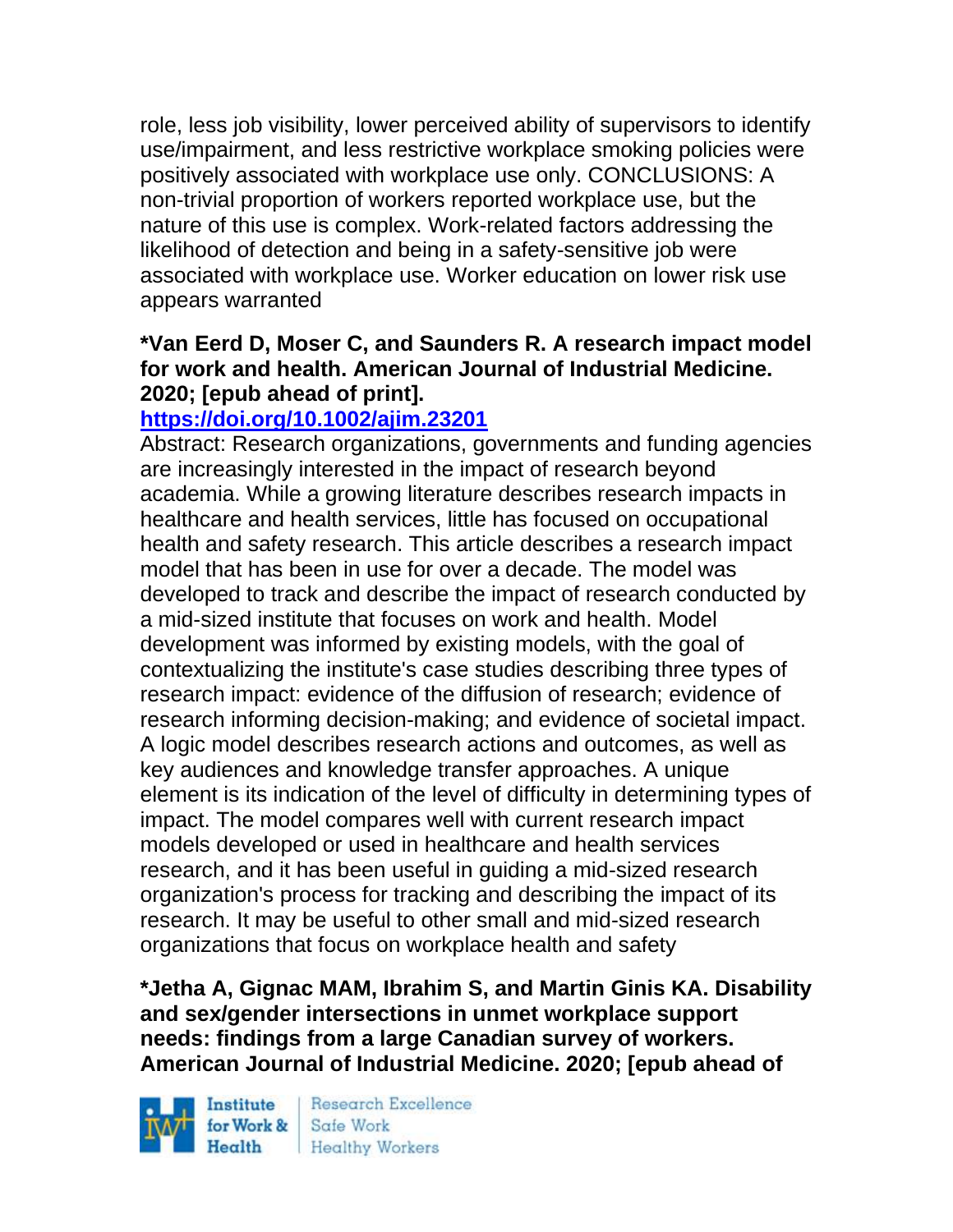## **print].**

# **<https://doi.org/10.1002/ajim.23203>**

Abstract: Introduction: Individual attributes including disability and sex/gender have the potential to intersect and determine the likelihood of unmet workplace support needs. Our study compares unmet workplace support needs between workers with and without a disability, and according to disability type and sex/gender differences. Methods: Workers with ( $n = 901$ ) and without ( $n = 895$ ) a disability were surveyed to examine their need and use of workplace supports including job accommodations, work modifications and health benefits. A multivariable logistic model was conducted to examine the relationship between disability status, disability type and sex/gender and unmet workplace support needs. The model included interaction terms between sex/gender  $\times$  physical disability, sex/gender  $\times$ nonphysical disability, and sex/gender × physical and nonphysical disability. Results: Among participants with a disability, 24% had a physical disability, 20% had a nonphysical disability (e.g., cognitive, mental/emotional or sensory disability) and 56% had both physical and nonphysical disability. Over half of the respondents were women (56%). Results from the multivariable model showed that nondisabled women were more likely to report unmet workplace support needs when compared to nondisabled men (odds ratio  $[OR] = 1.54$ , 95% confidence interval [CI], 1.13-2.10). Findings also showed an intersection between the number and type of disability and sex/gender; women with both a physical and nonphysical disability had the greatest likelihood of reporting unmet workplace support needs when compared to nondisabled men  $(OR = 2.73; 95\% \text{ Cl.})$ 1.83-4.08). Conclusions: Being a woman and having one or more disabilities can determine unmet workplace support needs. Strategies to address workplace support needs should consider the intersection between disability and sex/gender differences.

**De Carvalho D, Greene R, Swab M, and Godwin M. Does objectively measured prolonged standing for desk work result in lower ratings of perceived low back pain than sitting? A systematic review and meta-analysis. Work. 2020; 67(2):431-440. <https://doi.org/10.3233/WOR-203292>** 

Abstract: BACKGROUND: Prolonged sitting has been shown to induce transient low back pain (LBP). Height adjustable office desks

Institute for Work &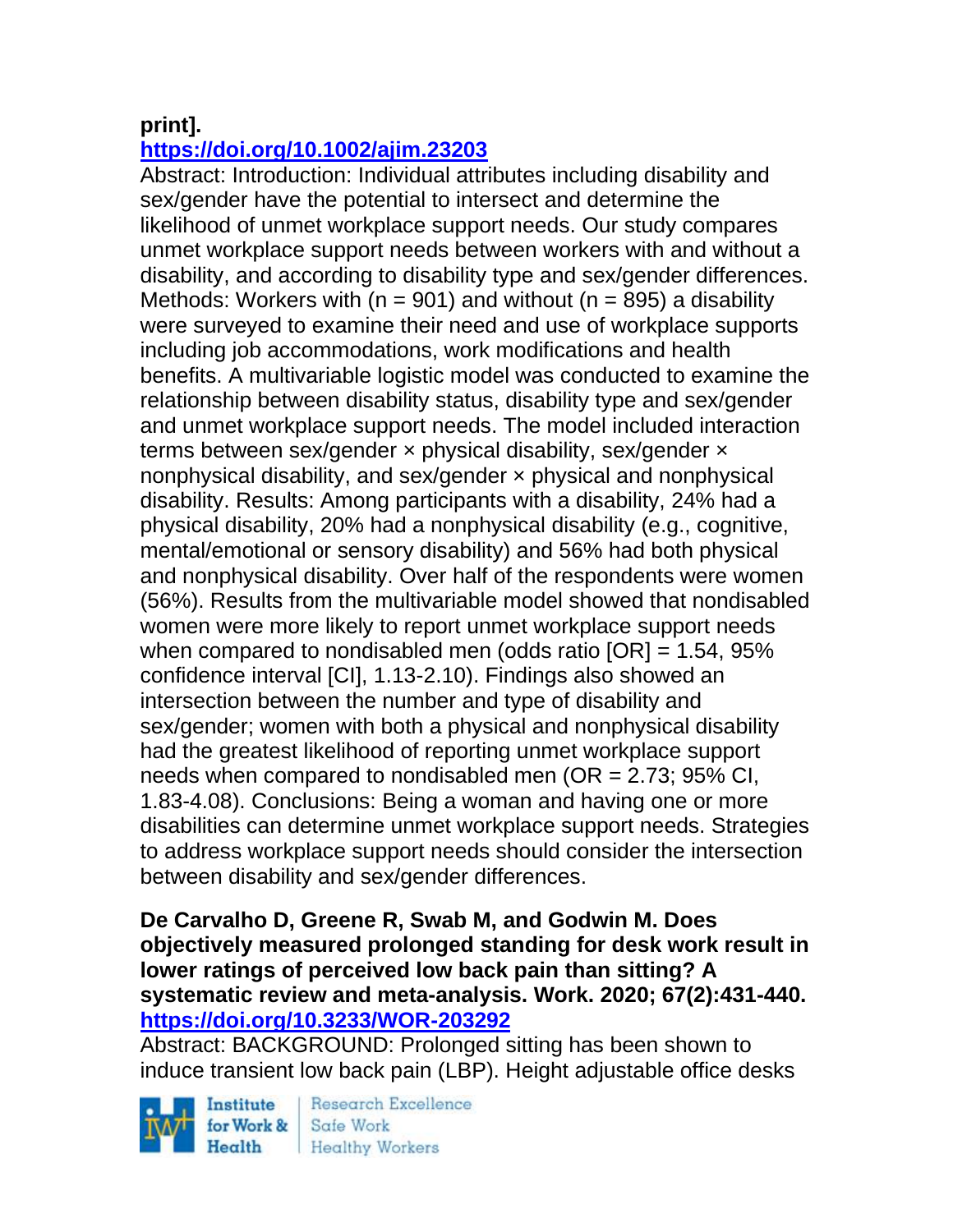now present the opportunity to replace sitting with standing in the workplace. Since standing has also been associated with LBP, this may not be an advisable alternative. OBJECTIVE: To determine if objectively measured prolonged exposures to desk work while standing, compared to sitting, results in lower perceived LBP in healthy adults. METHODS: A systematic search of several databases was conducted. Two independent reviewers screened titles/abstracts and conducted a quality assessment. The results of three studies were pooled using an inverse variance random-effects meta-analysis. Heterogeneity was tested using the Chi-squared test and I2 statistic. RESULTS: Objectively measured prolonged standing postures during desk work did not induce significantly less perceived LBP compared to seated postures (standardized mean difference 0.60, 95% CI -0.68 to 1.87, p=0.36.) There was significant heterogeneity, I2=90%). CONCLUSIONS: It appears that replacing seated desk work postures with standing for prolonged periods of time would not be recommended. Larger studies, including a wider age range and health history, conducted in the field with objective measures is recommended to obtain more generalizable data on which to base ergonomic standards for work postures

#### **Fauser D, Schmitt N, Golla A, Zimmer JM, Mau W, and Bethge M. Employability and intention to apply for rehabilitation in people with back pain: a cross-sectional cohort study. Journal of Rehabilitation Medicine. 2020; [epub ahead of print]. <https://doi.org/10.2340/16501977-2767>**

Abstract: OBJECTIVES: To analyse the association between selfreported prognosis of employability and health-related measures, and to clarify which determinants influence the intention to apply for medical rehabilitation. DESIGN: Cross-sectional study of a random sample of German employees. PARTICIPANTS: A total of 6,654 participants (58% female) aged 45-59 years with back pain during the last 3 months. RESULTS: Out of a total of 6,654 persons, 4,838 had a positive self-reported prognosis of employability. Persons with positive and negative prognoses clearly differ with regard to healthrelated measures. Of 1,816 persons who reported a negative prognosis, 26% stated an intention to apply for rehabilitation. Intention was determined mainly by perceived social support from family and friends (odds ratio (OR) 1.87; 95% confidence interval

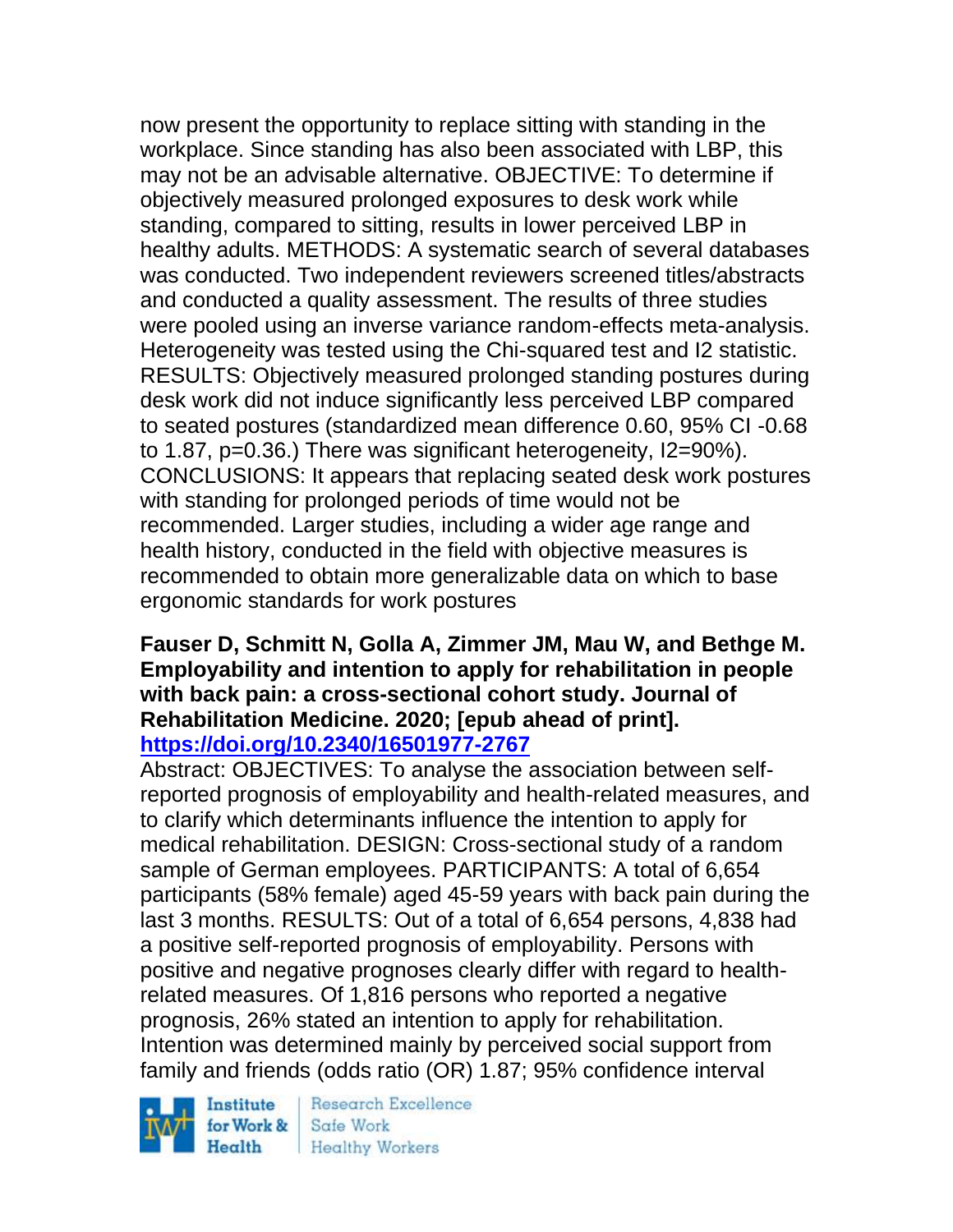(95% CI) 1.66-2.10), as well as physicians and therapists (OR 1.64; 95% CI 1.41-1.90). CONCLUSION: A negative self-reported prognosis of employability is associated with self-reported health restrictions that may determine the need for rehabilitation interventions. A considerable proportion of persons with self-reported health restrictions do not plan to use medical rehabilitation. Perceived social support is an important facilitator of intention to apply for rehabilitation. However, this study needs to be replicated in other populations combining self-reported and administrative data

## **Garde AH, Begtrup L, Bjorvatn B, Bonde JP, Hansen J, Hansen AM, et al. How to schedule night shift work in order to reduce health and safety risks. Scandinavian Journal of Work, Environment & Health. 2020; 46(6):557-569.**

### **<https://doi.org/10.5271/sjweh.3920>**

Abstract: Objectives This discussion paper aims to provide scientifically based recommendations on night shift schedules, including consecutive shifts, shift intervals and duration of shifts, which may reduce health and safety risks. Short-term physiological effects in terms of circadian disruption, inadequate sleep duration and quality, and fatigue were considered as possible links between night shift work and selected health and safety risks, namely, cancer, cardio-metabolic disease, injuries, and pregnancy-related outcomes. Method In early 2020, 15 experienced shift work researchers participated in a workshop where they identified relevant scientific literature within their main research area. Results Knowledge gaps and possible recommendations were discussed based on the current evidence. The consensus was that schedules which reduce circadian disruption may reduce cancer risk, particularly for breast cancer, and schedules that optimize sleep and reduce fatigue may reduce the occurrence of injuries. This is generally achieved with fewer consecutive night shifts, sufficient shift intervals, and shorter night shift duration. Conclusions Based on the limited, existing literature, we recommend that in order to reduce the risk of injuries and possibly breast cancer, night shift schedules have: (i) ≤3 consecutive night shifts; (ii) shift intervals of ≥11 hours; and (iii) ≤9 hours shift duration. In special cases - eg, oil rigs and other isolated workplaces with better possibilities to adapt to daytime sleep - additional or other

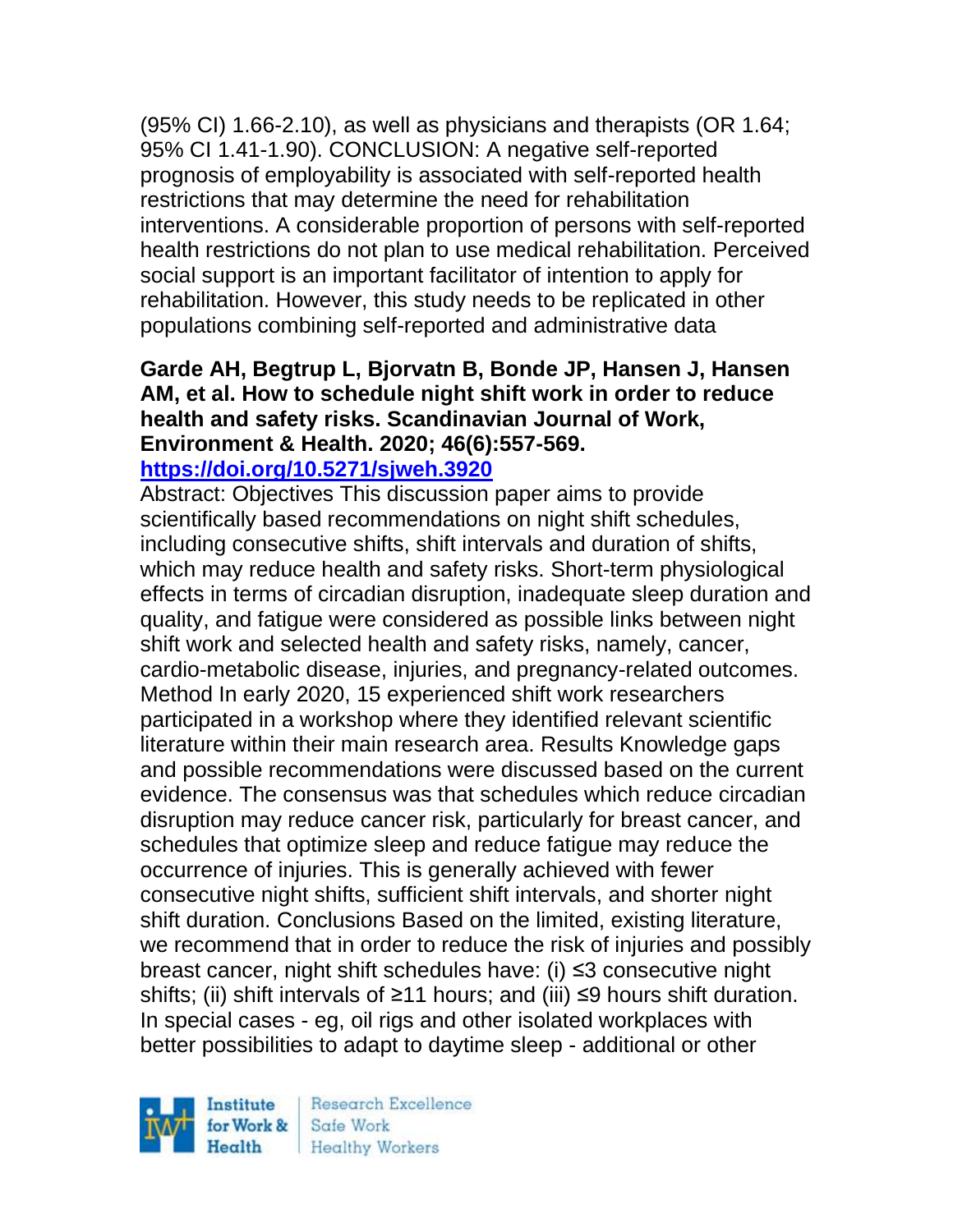recommendations may apply. Finally, to reduce risk of miscarriage, pregnant women should not work more than one night shift in a week.

### **Herber GC, Schipper M, Koopmanschap M, Proper K, van der Lucht F, Boshuizen H, et al. Health expenditure of employees versus self-employed individuals; a 5 year study. Health Economics. 2020; 29(12):1606-1619.**

#### **<https://doi.org/10.1002/hec.4149>**

Abstract: It is unclear to what extent self-employed choose to become self-employed. This study aimed to compare the health care expenditures-as a proxy for health-of self-employed individuals in the year before they started their business, to that of employees. Differences by sex, age, and industry were studied. In total, 5,741,457 individuals aged 25-65 years who were listed in the tax data between 2010 and 2015 with data on their health insurance claims were included. Self-employed and employees were stratified according to sex, age, household position, personal income, region, and industry for each of the years covered. Weighted linear regression was used to compare health care expenditures in the preceding (year x-1) between self-employed and employees (in year x). Compared with employees, expenditures for hospital care, pharmaceutical care and mental health care were lower among selfemployed in the year before they started their business. Differences were most pronounced for men, individuals >=40 years and those working in the industry and energy sector, construction, financial institutions, and government and care. We conclude that healthy individuals are overrepresented among the self-employed, which is more pronounced in certain subgroups. Further qualitative research is needed to investigate the reasons why these subgroups are more likely to choose to become self-employed

### **Januario LB, Stevens ML, Mathiassen SE, Holtermann A, Karstad K, and Hallman DM. Combined effects of physical behavior compositions and psychosocial resources on perceived exertion among eldercare workers. Annals of Work Exposures and Health. 2020; 64(9):923-935.**

**<https://doi.org/10.1093/annweh/wxaa079>** 

Abstract: OBJECTIVES: High perceived physical exertion is common in eldercare workers and a strong predictor for impaired health.

Institute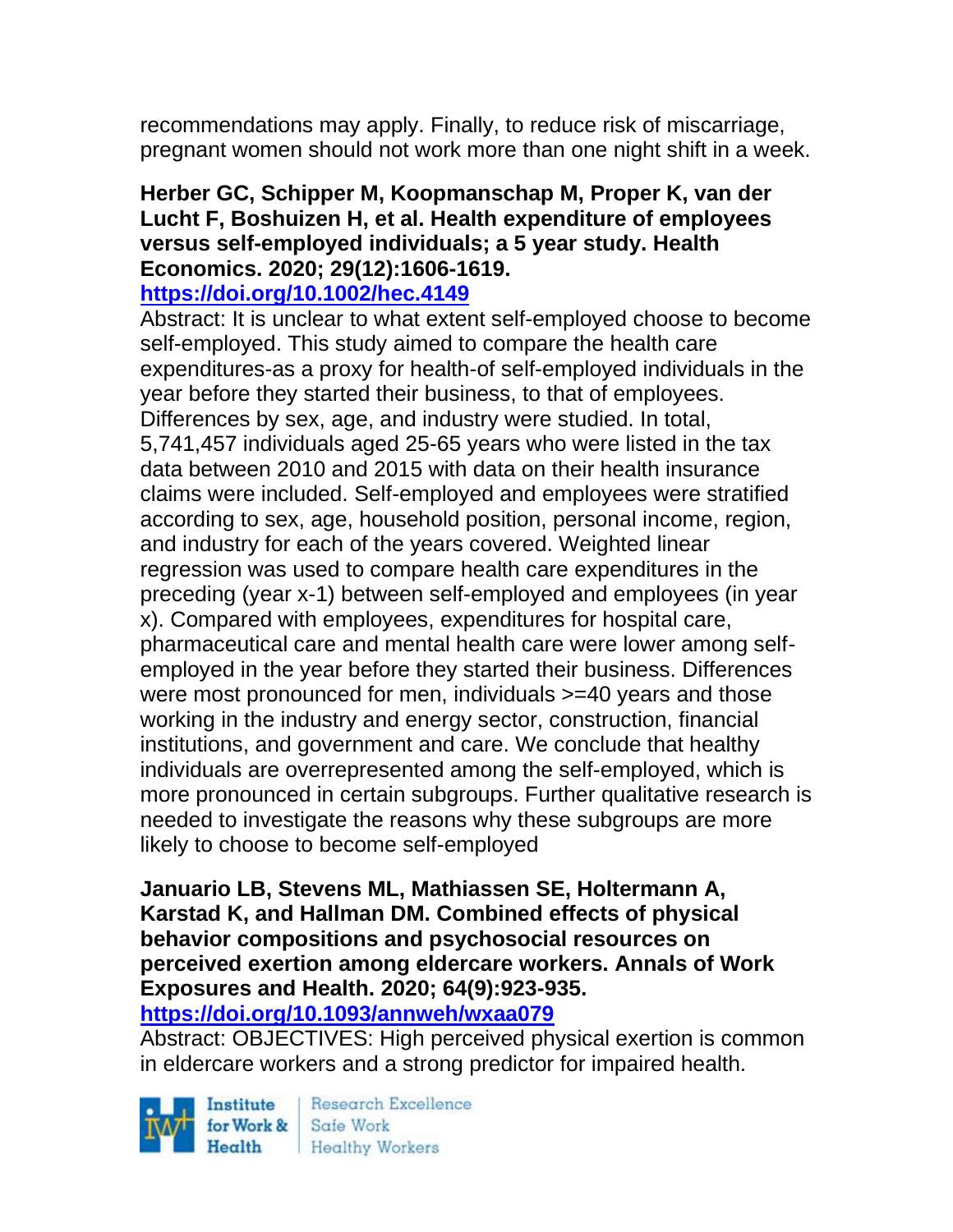However, little is known on how physical behaviors at work associate with physical exertion in this group. The aim of this study was to determine the extent to which the composition of physical behaviors at work is associated with perceived physical exertion in nursing home eldercare workers, and the extent to which these associations are modified by psychosocial resources. METHODS: Our population consisted of 399 female eldercare workers from 126 wards in 20 different nursing homes. We evaluated time spent in physical behaviors at work [sitting, standing still, light activities (LAs), and moderate to vigorous activities (MVAs)] using triaxial accelerometers worn, on average, for three working days. We accounted for inherent codependency between the behaviors using compositional data analysis. We used multilevel linear mixed regression models to determine associations between the behaviors and perceived exertion, measured on a numeric rating scale (0-10), and included interactions between each behavior and psychosocial resources (influence at work, social support, and quality of leadership) to determine a possible moderating effect of resources. Regression results were illustrated using isotemporal substitution. RESULTS: Sitting was negatively ( $\beta$ : -0.64; P < 0.01) while MVA was positively  $(S: 0.95; P = 0.02)$  associated with perceived exertion. According to isotemporal substitution, replacing 30 min of MVA by sitting would, for an average worker, be associated with a decrease in physical exertion by -0.14 on the 0-10 scale. Job resources marginally moderated the association between LA and exertion. Thus, among workers with low influence and low social support, we found a positive association between LA and exertion, while that was not found for workers with medium or high influence and support (interactions for influence and support:  $P = 0.08$  and  $P = 0.10$ ). CONCLUSIONS: Our findings suggest that reallocating time from MVA to sitting can mitigate perceived physical exertion in eldercare workers. More time in LA increased physical exertion only for workers with low psychosocial resources, supporting a positive effect of a better psychosocial work environment in elderly care

## **Mahdavi N, Dianat I, Heidarimoghadam R, Khotanlou H, and Faradmal J. A review of work environment risk factors influencing muscle fatigue. International Journal of Industrial**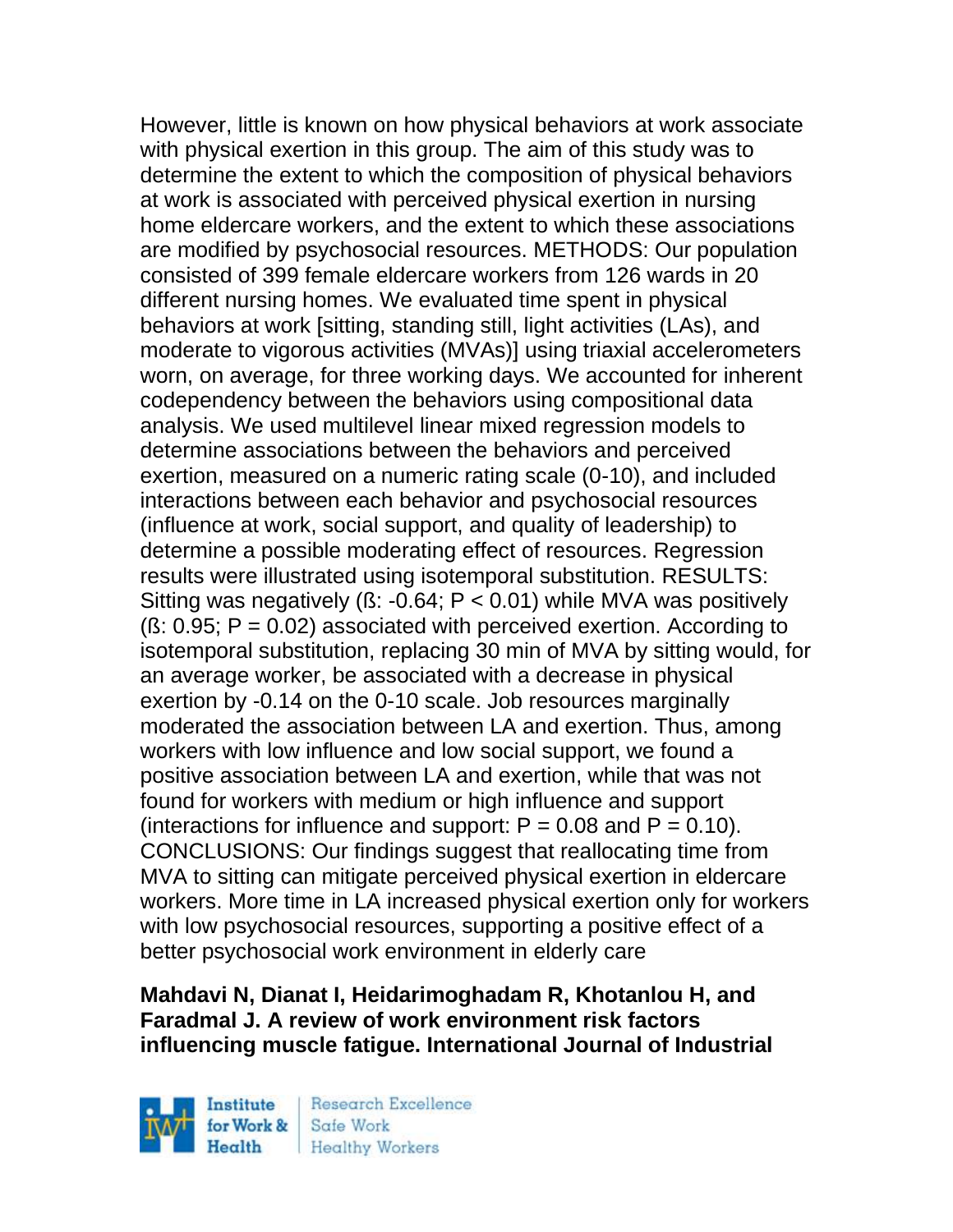### **Ergonomics. 2020; 80:103028. <https://doi.org/10.1016/j.ergon.2020.103028>**

#### **McClure ES, Vasudevan P, Bailey Z, Patel S, and Robinson WR. Racial capitalism within public health: how occupational settings drive COVID-19 disparities. American Journal of Epidemiology. 2020; 189(11):1244-1253.**

**<https://doi.org/10.1093/aje/kwaa126> [open access]** Abstract: Epidemiology of the US coronavirus disease 2019 (COVID-19) outbreak focuses on individuals' biology and behaviors, despite centrality of occupational environments in the viral spread. This demonstrates collusion between epidemiology and racial capitalism because it obscures structural influences, absolving industries of responsibility for worker safety. In an empirical example, we analyzed economic implications of race-based metrics widely used in occupational epidemiology. In the United States, White adults have better average lung function and worse hearing than Black adults. Impaired lung function and impaired hearing are both criteria for workers' compensation claims, which are ultimately paid by industry. Compensation for respiratory injury is determined using a racespecific algorithm. For hearing, there is no race adjustment. Selective use of race-specific algorithms for workers' compensation reduces industries' liability for worker health, illustrating racial capitalism operating within public health. Widespread and unexamined belief in inherent physiological inferiority of Black Americans perpetuates systems that limit industry payouts for workplace injuries. We see a parallel in the epidemiology of COVID-19 disparities. We tell stories of industries implicated in the outbreak and review how they exemplify racial capitalism. We call on public health professionals to critically evaluate who is served and neglected by data analysis and to center structural determinants of health in etiological evaluation

#### **Ortlieb R and Winterheller J. Behind migrant and non-migrant worktime inequality in Europe: institutional and cultural factors explaining differences. British Journal of Industrial Relations. 2020; 58(4):785-815.**

#### **<https://doi.org/10.1111/bjir.12521> [open access]** Abstract: Abstract Migrants often work longer hours than their nonmigrant counterparts. In this article, we examine reasons behind this

Institute Health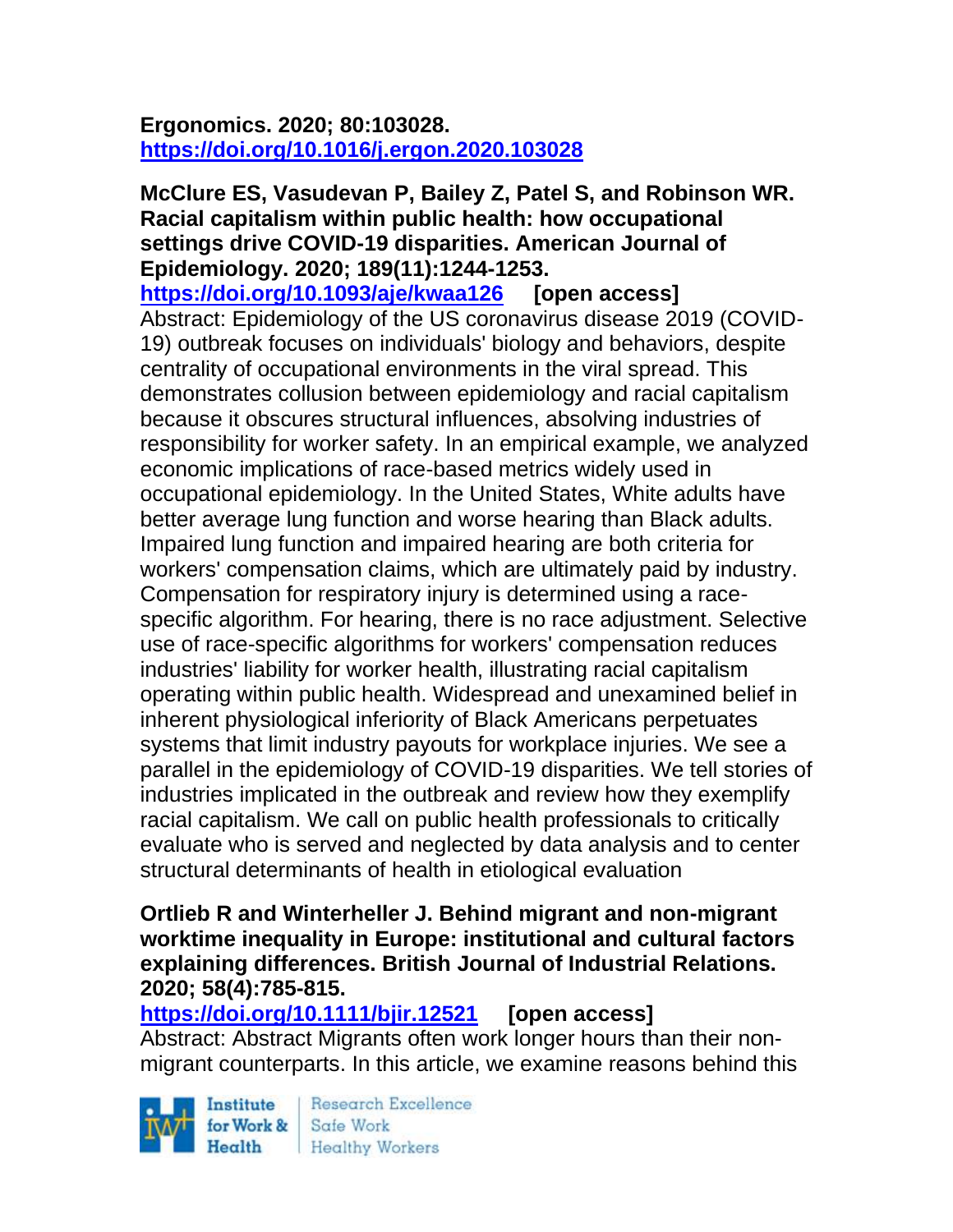inequality, arguing that institutional working time configurations at the country level have impact on worktime inequality. Our cross-country comparative study uses data from the European Labour Force Survey. We focus on France, Sweden, Austria and the UK as archetypal examples of working time configurations and breadwinner models in Europe. Our findings indicate that institutional and cultural factors play a role in working hour differences between migrants and non-migrants. We conclude that more centralized worktime regulation and bargaining foster equality, and we suggest several avenues for future research

**Pindek S, Lucianetti L, Kessler SR, and Spector PE. Employee to leader crossover of workload and physical strain. International Journal of Stress Management. 2020; 27(4):326-334. <https://doi.org/10.1037/str0000211>** 

**Sadeghi S, Soltanmohammadlou N, and Rahnamayiezekavat P. A systematic review of scholarly works addressing crane safety requirements. Safety Science. 2021; 133:105002. <https://doi.org/10.1016/j.ssci.2020.105002>** 

**Santiago KM, Louzado-Feliciano P, Baum J, Bakali U, and Caban-Martinez AJ. Self-reported and objectively measured occupational exposures, health, and safety concerns among fishermen: a cross-sectional Fishing Industry Safety and Health (FISH) pilot study. American Journal of Industrial Medicine. 2020; [epub ahead of print].**

### **<https://doi.org/10.1002/ajim.23198>**

Abstract: Background: Fishing industry workers are exposed to hazardous working conditions, engage in strenuous labor, and work long hours in variable weather conditions. Despite these known employment challenges, little is known of their perceived occupational health and safety concerns. In this pilot study, we: (1) describe fishermen's perceptions on worker- and organizational-level characteristics that impact occupational health and safety; and (2) estimate environmental exposure to polycyclic aromatic hydrocarbons (PAHs) encountered during fishing activities. Methods: We collected both qualitative and quantitative data from Mississippi and Florida fishermen. Using an ethnographic approach, the study team